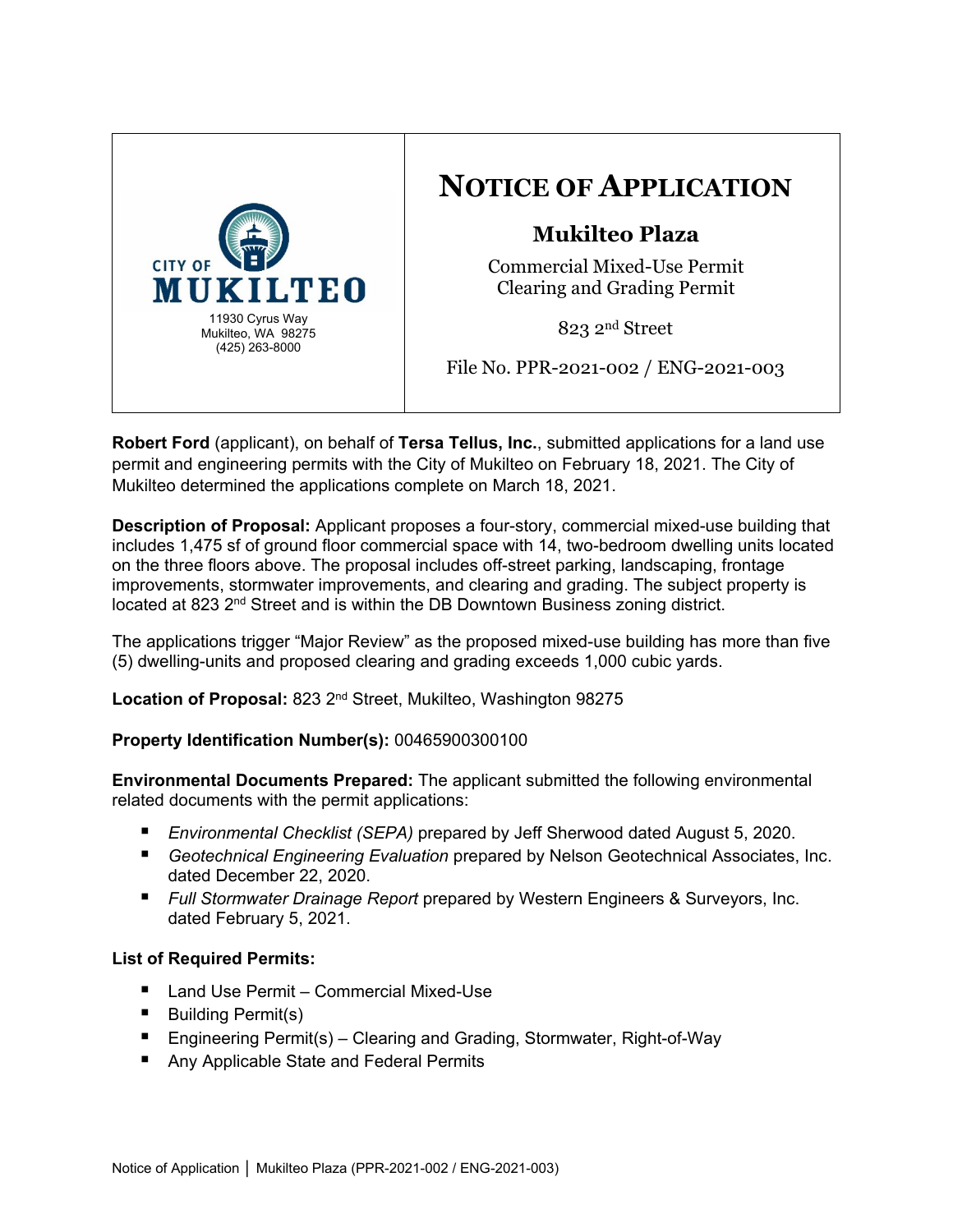#### **Applicable Policies and Requirements**

Staff will review the proposal for consistency with the following policies, standards, and regulations:

 $\boxtimes$  Comprehensive Plan  $\boxtimes$  Downtown Business District Subarea Plan

 $\boxtimes$  Mukilteo Municipal Code  $\boxtimes$  International Building Code (2018 Edition)

 $\boxtimes$  Mukilteo Development Standards  $\mod$   $\boxtimes$  International Fire Code (2018 Edition)

### **State Environmental Policy Act (SEPA)**

The proposal is considered "minor new construction" and is categorically exempt from threshold determination and EIS requirements under the following local and State requirements:

- $MMC 17.84.070(B)$  and (D);
- WAC 197-11-800(1)(c) and (d); and
- $WAC 197-11-800(2)(e)$

#### **Comment Period**

This application and all supporting documents (File No. PPR-2021-002 / ENG-2021-003) are available for public review on the City's website at [http://www.mukilteowa.gov/land-use-action](http://www.mukilteowa.gov/land-use-action-notices)[notices,](http://www.mukilteowa.gov/land-use-action-notices) or contact City Hall at (425) 463-8000. To become a "Party of Record" you must submit written comments concerning the project (excluding persons who have only signed petitions or mechanically produced form letters). Comments must be delivered to the City by email, by mail, by personal delivery to the drop box outside City Hall, or by other arranged method, during normal business hours **by 4:30 PM** on **Thursday, April 15, 2021**.

The City will not act on this application until the end of the 14-day public comment period. You may request a copy of the final decision on the project by making a written request to the City contact person named below.

#### **Public Hearing**

This is a Type I application, and authority for final decision of the proposal is administrative. Therefore, there will not be a Public Hearing for this project.

#### **Appeals**

The final decision on this proposal is administratively appealable. An appeal must be filed within 14 days after the final decision on the proposal is issued. Only "Parties of Record" may initiate an administrative appeal of a land use development permit application.

| Timeline:             | Date Issued:<br>Date Advertised:<br><b>End Comment Period:</b>                      | Thursday, April 1, 2021<br>Thursday, April 1, 2021<br>Thursday, April 15, 2021 |
|-----------------------|-------------------------------------------------------------------------------------|--------------------------------------------------------------------------------|
| <b>Staff Contact:</b> | Garrett Jensen, Associate Planner<br>T: (425) 463-8046<br>E: giensen@mukilteowa.gov |                                                                                |

Signature: Garrett Jensen, Associate Planner

 $Date:$  March 31, 2021

Garrett Jensen, Associate Planner